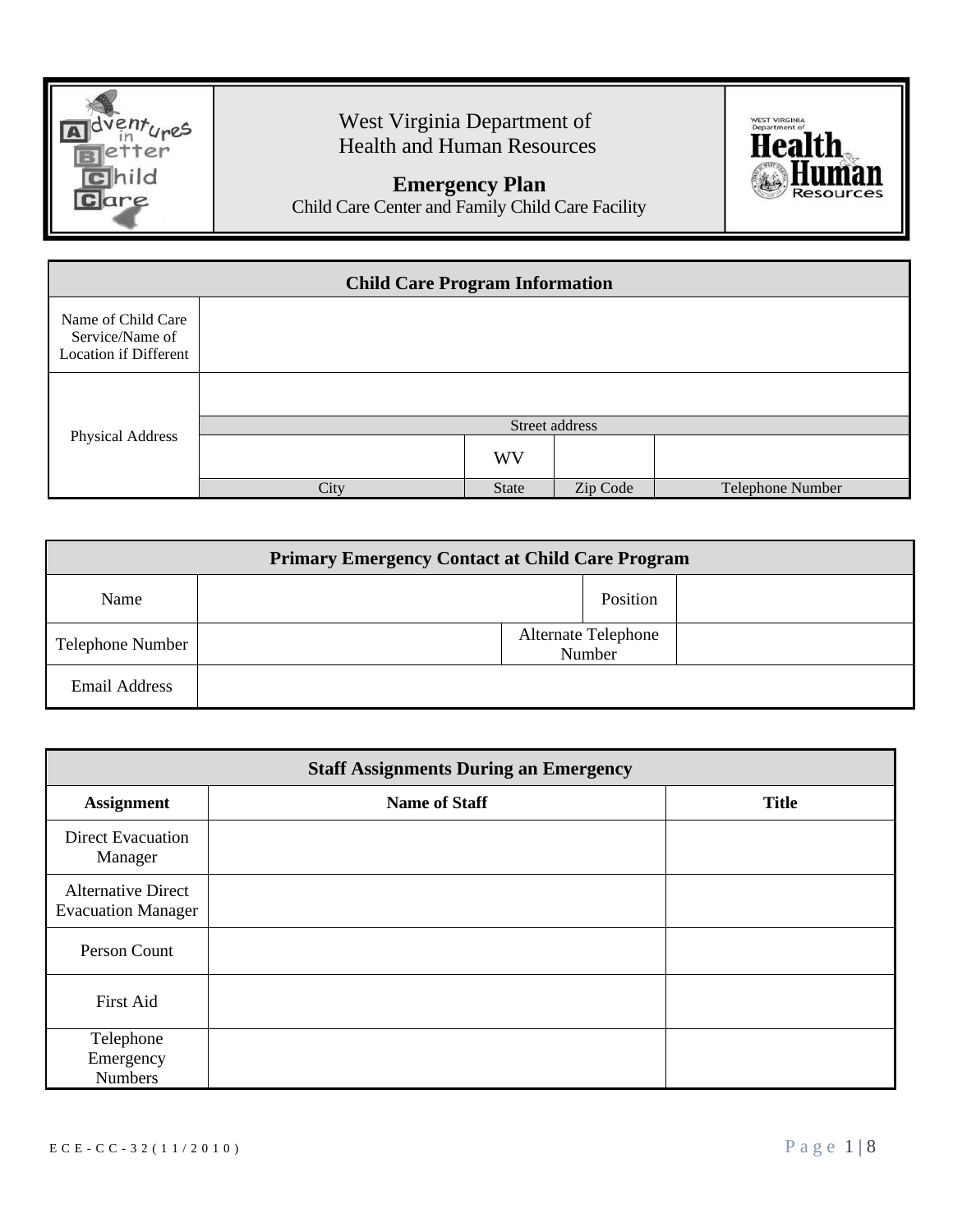| Transportation |  |
|----------------|--|
| Other:         |  |
| Other:         |  |

| <b>Emergency Telephone Numbers</b>                            |                              |                         |
|---------------------------------------------------------------|------------------------------|-------------------------|
| Name/Company                                                  | <b>Contact Person's Name</b> | <b>Telephone Number</b> |
| Fire                                                          |                              | 911                     |
| Police                                                        |                              | 911                     |
| Ambulance                                                     |                              | 911                     |
| Poison Control                                                |                              |                         |
| Health Consultant                                             |                              |                         |
| Gas Company                                                   |                              |                         |
| Electric Company                                              |                              |                         |
| Water Company                                                 |                              |                         |
| Electrician                                                   |                              |                         |
| Plumber                                                       |                              |                         |
| Child Protective<br>Services                                  |                              |                         |
| Licensing Specialist/<br>Child Care<br>Regulatory<br>Consider |                              |                         |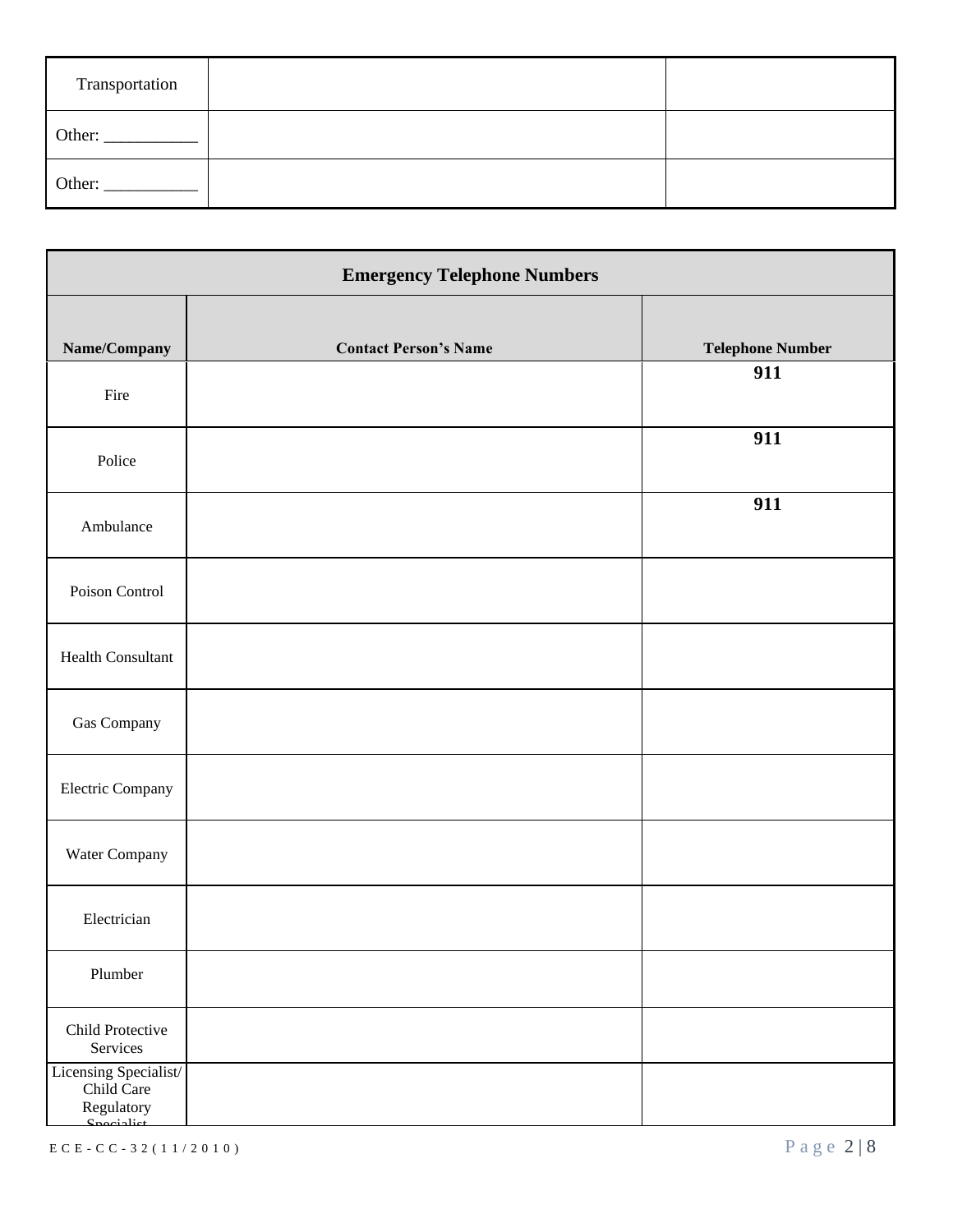| Relocation Site #1<br>(See Page 6 for<br>Details) |  |
|---------------------------------------------------|--|
| Relocation Site #2<br>(See Page 7 for<br>Details) |  |
| Red Cross                                         |  |
| Physician(s)                                      |  |
| Dentist(s)                                        |  |
| Hospital(s)                                       |  |
|                                                   |  |
| Other: $\overline{\phantom{a}}$                   |  |

| Types of Disasters Most Likely to Occur In or Around the Program Area |                                                                |  |
|-----------------------------------------------------------------------|----------------------------------------------------------------|--|
| <b>Disaster Type</b>                                                  | Describe how each disaster might affect the child care program |  |
| Fire                                                                  |                                                                |  |
| Flood                                                                 |                                                                |  |
| Wildfire                                                              |                                                                |  |

 $\blacksquare$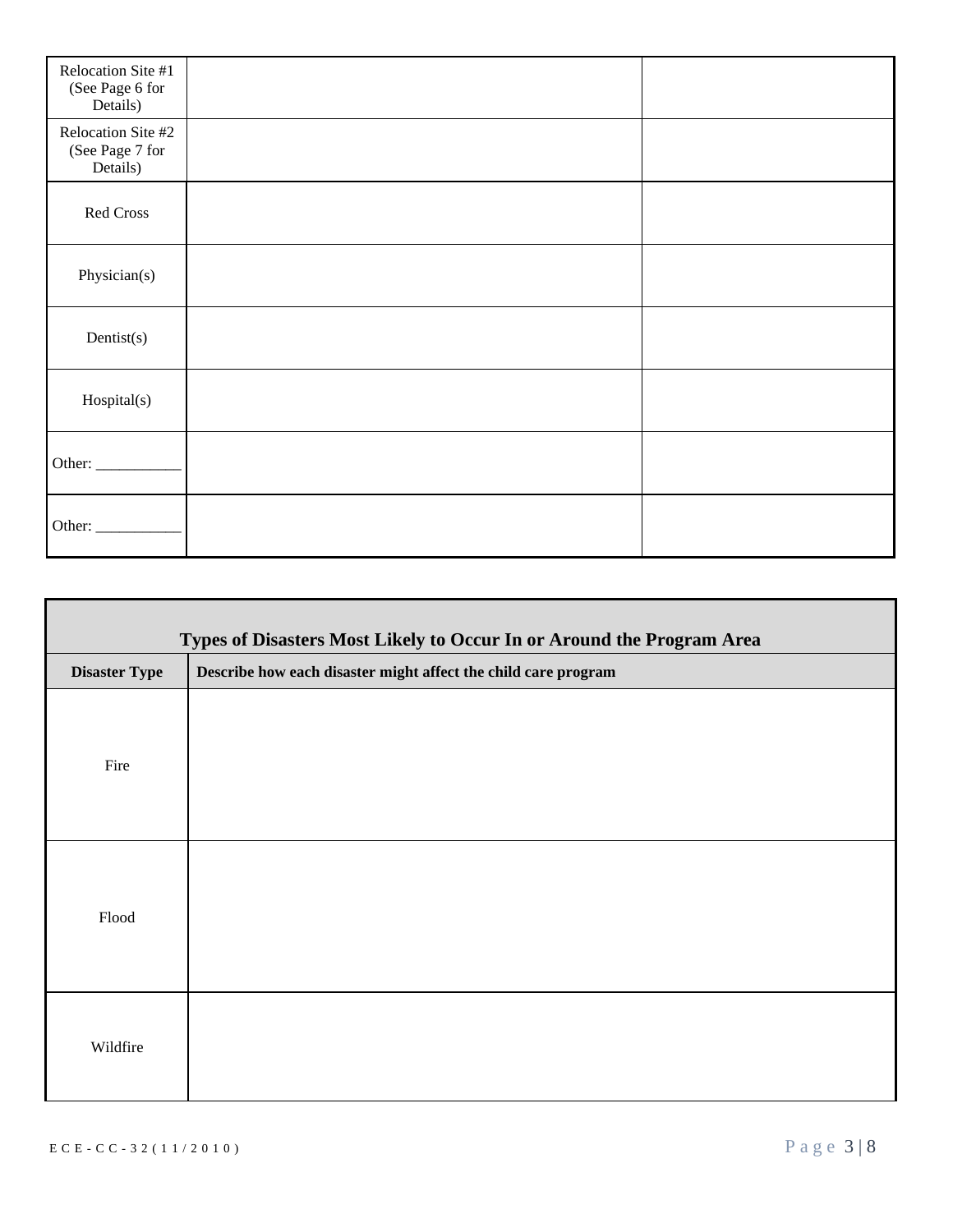| Severe Winter<br>Weather    |                                                                             |
|-----------------------------|-----------------------------------------------------------------------------|
| Hazardous Material<br>Spill | (Listen for Emergency System on evacuation or shelter in place instruction) |
| Hostage/Active<br>Shooter   | (Listen for Law Enforcement instruction)                                    |
| Other:                      |                                                                             |
| Other:                      |                                                                             |

| <b>Exit Locations</b>                                  |                  |             |    |
|--------------------------------------------------------|------------------|-------------|----|
| Post a floor plan showing exit path at each room exit. | Exit path copies | Circle one: | No |
| Attach a copy(ies) to this plan.                       | attached?        | Yes         |    |

| <b>Utility Shut-off locations</b> |          |                        |          |
|-----------------------------------|----------|------------------------|----------|
| <b>Name of Utility</b>            | Location | <b>Name of Utility</b> | Location |
| Electricity                       |          | Gas                    |          |
| Water                             |          | Other:                 |          |

| <b>Disaster Plan Coordination</b><br><b>Name and Phone Number</b><br>If the program regularly picks up children from other locations (schools, church programs etc.,) list<br>phone numbers and contact names at the pick up location. |  |  |
|----------------------------------------------------------------------------------------------------------------------------------------------------------------------------------------------------------------------------------------|--|--|
| Local Emergency<br>Management Officials                                                                                                                                                                                                |  |  |

Г

٦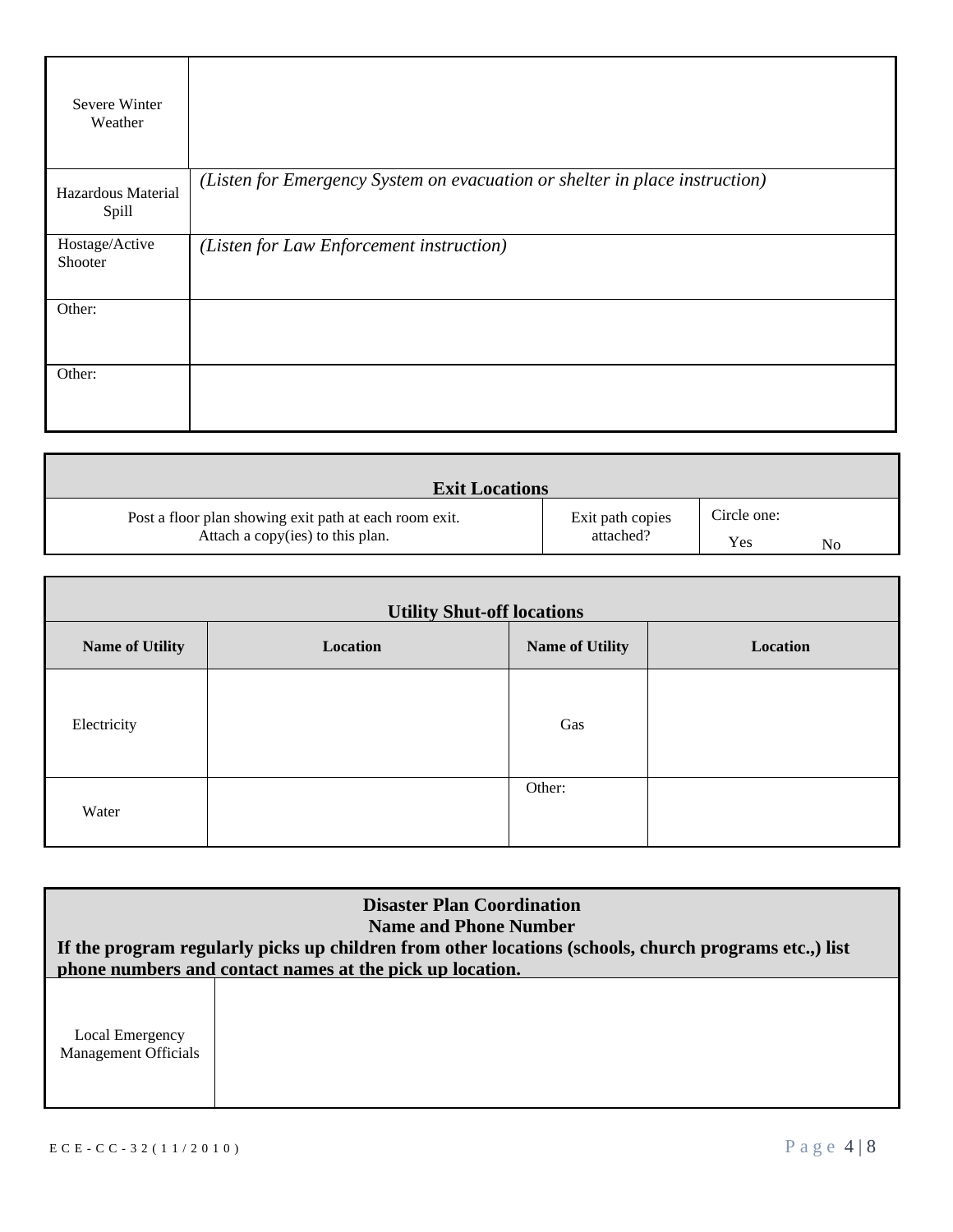| <b>Businesses</b>                          |  |
|--------------------------------------------|--|
| Schools                                    |  |
| Churches                                   |  |
| Child Care Resource and<br>Referral Agency |  |
| Others:                                    |  |

| <b>Communications</b>                                                            |  |  |  |
|----------------------------------------------------------------------------------|--|--|--|
| Describe how<br>program staff will be<br>trained on disaster<br>plan procedures. |  |  |  |
|                                                                                  |  |  |  |
|                                                                                  |  |  |  |
|                                                                                  |  |  |  |
| Describe how parents<br>will be notified of the                                  |  |  |  |
| emergency or<br>relocation. Include<br>plans for reunifying                      |  |  |  |
| parents and children.                                                            |  |  |  |
| (A copy of page 6 of<br>this plan must be<br>provided to parents<br>annually)    |  |  |  |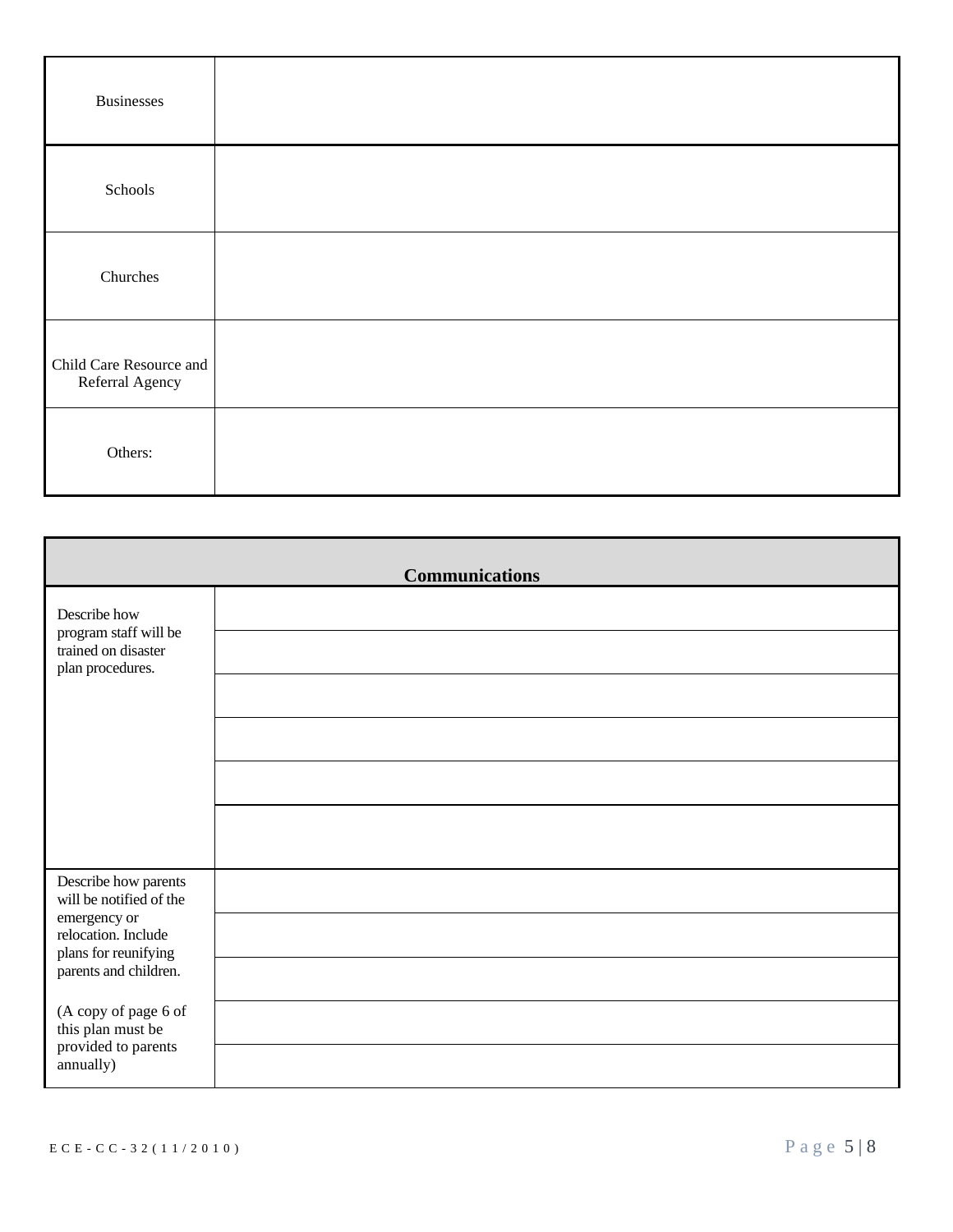| Describe how the<br>program will<br>coordinate with local<br>emergency<br>management<br>officials.                                                    |  |
|-------------------------------------------------------------------------------------------------------------------------------------------------------|--|
|                                                                                                                                                       |  |
| Describe disaster<br>plan procedures to<br>address the needs of<br>individual children,<br>including children<br>with special needs,<br>infants, etc. |  |
|                                                                                                                                                       |  |

| <b>Completion Date and Annual Review</b>                   |  |  |  |
|------------------------------------------------------------|--|--|--|
| Date the Emergency<br>plan was completed                   |  |  |  |
| Date the emergency<br>plan will be reviewed<br>and updated |  |  |  |

|                                           | <b>Continuity of Operations - Procedures for Maintaining Essential Functions</b> |
|-------------------------------------------|----------------------------------------------------------------------------------|
| Describe how will                         |                                                                                  |
| you ensure                                |                                                                                  |
| essential functions                       |                                                                                  |
| can be maintained<br>so children are safe |                                                                                  |
|                                           |                                                                                  |
| and healthy during<br>an emergency:       |                                                                                  |
|                                           |                                                                                  |
|                                           |                                                                                  |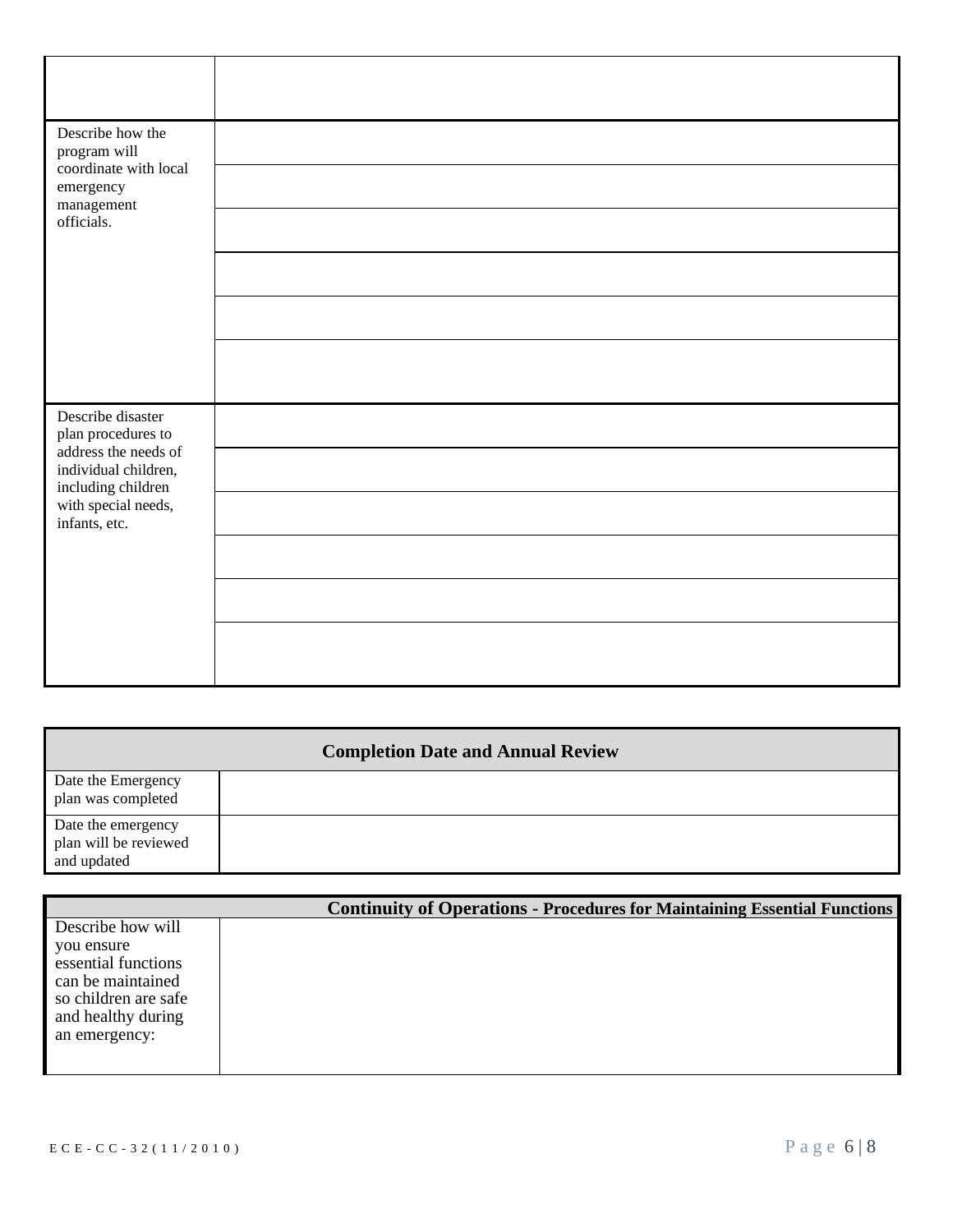| Toileting/Diapering                                                                                                                         |  |
|---------------------------------------------------------------------------------------------------------------------------------------------|--|
| Feeding                                                                                                                                     |  |
| Sleeping                                                                                                                                    |  |
| Engagement (age-<br>appropriate play<br>materials, books, toys,<br>etc. so that children can<br>be engaged in play<br>during an emergency). |  |

| <b>Relocation Site#1 for Disaster or Emergencies</b><br>Location to which you and the children will evacuate nearby – Include simple map of route as well as directions. |      |                             |          |                  |
|--------------------------------------------------------------------------------------------------------------------------------------------------------------------------|------|-----------------------------|----------|------------------|
| Name of facility                                                                                                                                                         |      |                             |          |                  |
| <b>Facility Address</b>                                                                                                                                                  |      |                             |          |                  |
|                                                                                                                                                                          |      | Street address<br><b>WV</b> |          |                  |
|                                                                                                                                                                          | City | <b>State</b>                | Zip Code | Telephone Number |
| Directions to facility                                                                                                                                                   |      |                             |          |                  |

## **Relocation Site #2 for Disaster or Emergencies**

| Relocation blue "P for Disaster of Emici generes"<br>Location to which you and the children will evacuate out of the immediate area – Include simple map of route as well as directions.<br>Relocation Site #2 needs to be a further distance away than Site #1. |                |              |          |                  |  |
|------------------------------------------------------------------------------------------------------------------------------------------------------------------------------------------------------------------------------------------------------------------|----------------|--------------|----------|------------------|--|
| Name of facility                                                                                                                                                                                                                                                 |                |              |          |                  |  |
|                                                                                                                                                                                                                                                                  |                |              |          |                  |  |
|                                                                                                                                                                                                                                                                  | Street address |              |          |                  |  |
| <b>Facility Address</b>                                                                                                                                                                                                                                          |                | WV           |          |                  |  |
|                                                                                                                                                                                                                                                                  | City           | <b>State</b> | Zip Code | Telephone Number |  |
| Directions to facility                                                                                                                                                                                                                                           |                |              |          |                  |  |